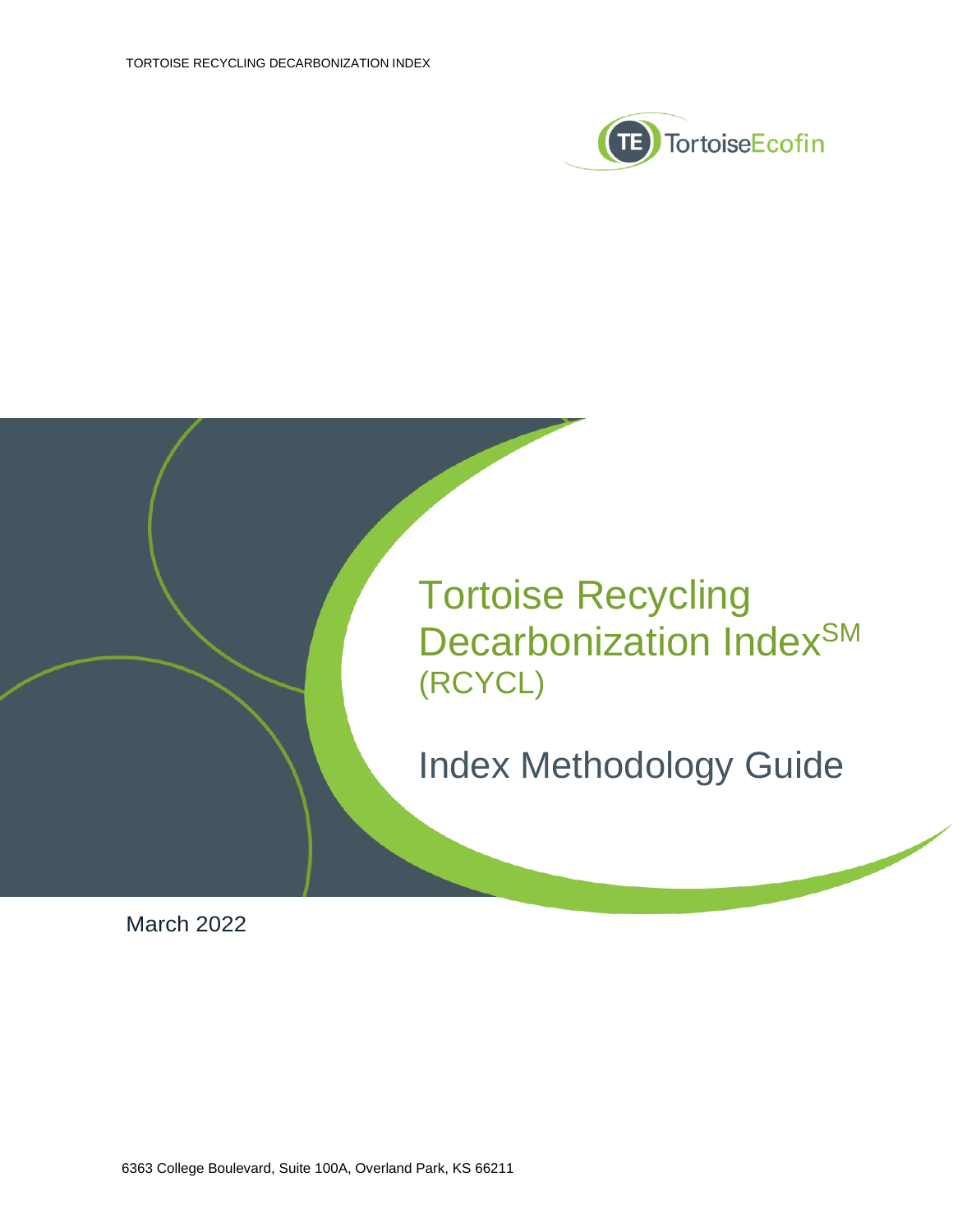# **Table ofcontents**

| <b>Company background</b>                 | 3               |
|-------------------------------------------|-----------------|
| <b>Index introduction</b>                 | 3               |
| <b>Constituent eligibility criteria</b>   | 3               |
| <b>Constituent Weightings</b>             | $\overline{4}$  |
| <b>Security data</b>                      | $\overline{4}$  |
| <b>Index construction and maintenance</b> | 5               |
| <b>Index dissemination</b>                | $6\phantom{1}6$ |
| <b>Index Committee</b>                    | $\overline{7}$  |
| <b>Definitions</b>                        | $\overline{7}$  |
| <b>Disclaimer</b>                         | 8               |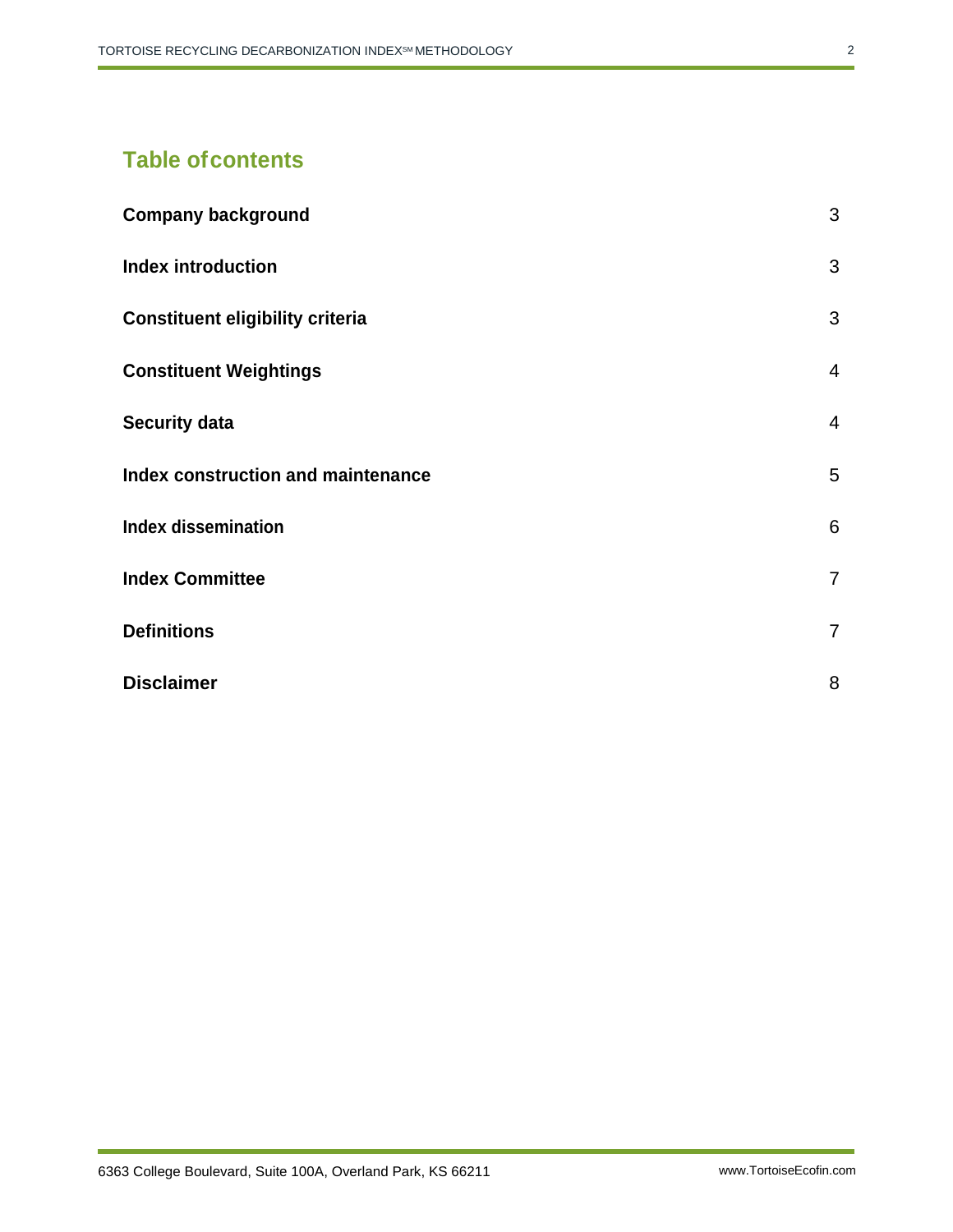# <span id="page-2-0"></span>**Company background**

# **About Tortoise Index Solutions**

Tortoise Index Solutions, LLC ("Tortoise Index Solutions") d/b/a TIS Advisors provides research-driven indices that can be used as a realistic basis for exchange-traded products and thought leadership in the universe of essential assets. Its indices are intended to fill a void in the market and provide benchmarks and investable asset class universes for use by investment professionals, research analysts and industry executives to analyze relative performance as well as to provide a basis for passively managed exchange-traded products.

# <span id="page-2-1"></span>**Index introduction**

Decarbonization is a global mega trend as the world strives to achieve climate goals. The Tortoise Recycling Decarbonization Index<sup>SM</sup> is designed to track the performance of publicly traded companies involved in waste-toenergy and recycling technologies as part of the global decarbonization mega trend. Waste-to-Energy is the process of generating energy from waste such as garbage, animal manure, agriculture products and/or animal fats and thus includes companies that produce renewable natural gas and diesel as well as ethanol. Recycling includes companies that recycle plastic waste, lithium-ion batteries as well as carbon capture sequestration.

#### **Index detail**

The Index level is calculated on both a USD price-return and a USD net total-return basis. The real-time Index level for the price-return version of the Index is available from major market data providers under the ticker "RCYCL." The realtime net total-return Index level is available under the ticker "RCYCLT."

The Index is independently calculated by Solactive AG with a base level of 100 as of January 31, 2022.

# <span id="page-2-2"></span>**Constituent eligibility criteria**

**Index constituents** may include the following equity securities of eligible companies from developed and developing markets: 1) common stock; 2) interests in master limited partnerships ("MLPs"); and 3) interests in limited liability companies ("LLCs").

# **Index eligibility**

Stocks that meet the eligibility criteria operate businesses related to waste-to- energy and recycling. The preliminary universe of companies is identified based on any of the following screens:

- Companies that derive revenue, operating profit, own assets or capital expenditures in decarbonizing wasteto-energy and recycling related businesses included in the TortoiseEcofin proprietary database of 462 global energy companies with an aggregative market cap of \$8.0 trillion.
	- o **Waste-to-energy** business activity includes production of renewable natural gas and renewable diesel through the conversion of waste. It also includes production of ethanol and other biomass like wood waste.
	- o **Recycling** business activity includes traditional recycling activities such as glass, paper and cardboard recycling as well as recycling plastics into original materials such as polypropylene for reuse. In addition, includes lithium-ion battery recycling as well as companies engaged in carbon capture and sequestration
- Companies that derive revenue, operating profit, own assets or capital expenditures from operating decarbonizing waste-to-energy and recycling related businesses in the following GICS Sub-industries

|         | Environmental & Facilities Services (20201050) | $\circ$ Industrial Machinery (20106020)       |
|---------|------------------------------------------------|-----------------------------------------------|
| $\circ$ | Renewable Electricity (55105020)               | $\circ$ Construction & Engineering (20103010) |
| $\circ$ | Commodity Chemicals (15101010)                 | $\circ$ Packaged Foods & Meats (30202030)     |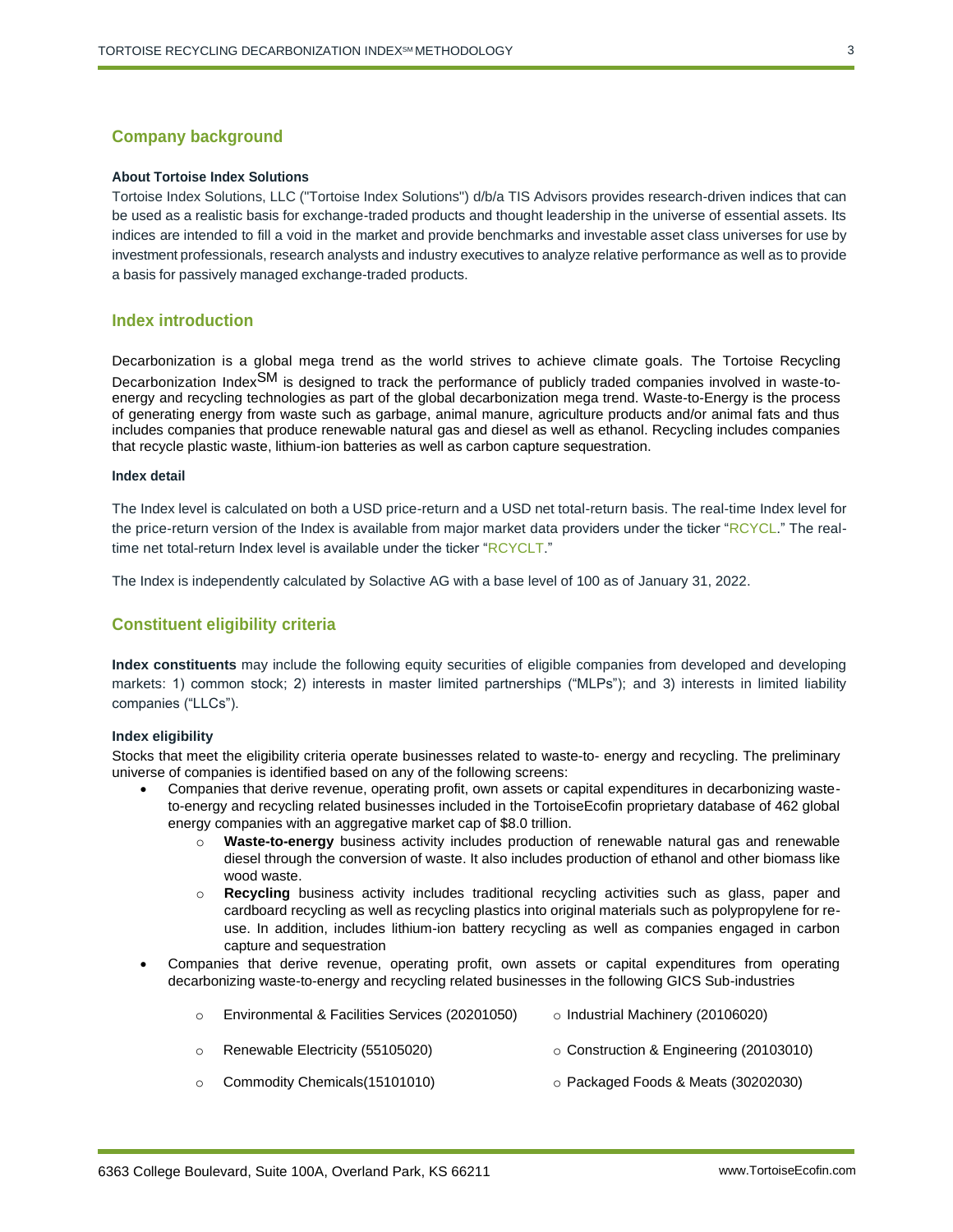- 
- o Specialty Chemicals (15101050) o Oil & Gas Refining & Marketing

(10102030)

o Agricultural Products (30202010)

To be eligible for the Index, a company also needs to meet the following criteria:

**Market capitalization** Companies must have a total equity market capitalization of at least U.S \$200 million for two consecutive quarters at the time of inclusion in the index. To remain in the Index, a company must maintain an average equity market capitalization of at least U.S. \$200 million for a minimum of 20 trading days before the reference date.

**Trading volume**: companies must have a minimum U.S. \$1 million average daily trading volume for 3 months before the index reference date.

**Listing exchange:** In the developed markets, companies must list their shares on one of the stock exchanges in the U.S., Europe (i.e., Austria, Belgium, Denmark, Finland, France, Germany, Ireland, Italy, Netherlands, Norway, Portugal, Spain, Sweden, Switzerland, or the United Kingdom), the Tokyo Stock Exchange, or on stock exchanges in Australia, Israel, New Zealand, Hong Kong, Singapore or Canada. In the developing markets, companies must have their shares listed on a stock exchange in one of the following countries: Brazil, Chile, China, Czech Republic, Hungary, Indonesia, Korea, Malaysia, Mexico, Philippines, Poland, South Africa, Taiwan, Thailand, or Turkey ("Emerging Market Countries"). Securities must be incorporated in one of these Emerging Market Countries. In the case of China, companies that are incorporated or domiciled in China and trade on one of the stock exchanges in the developed world are eligible for inclusion. In addition, Chinese domestic listed companies that are part of the Stock Connect program can be selected for inclusion.

# <span id="page-3-0"></span>**Constituent Weightings**

No individual security in the index may be more than a 7% weight of the total index market cap as of the reference date. In addition, the combined weights of all securities with 5% weights shall not exceed 35% at rebalance. Any excess weight will be distributed on a proportional market capitalization weighted basis to other members of the index that do not at the time exceed the thresholds.

**Liquidity adjustment**: In the event a security has a calculated volume factor defined as average daily volume traded over the preceding three months / weight in the index that is less than \$500 million, its weight will be reduced such that weight after volume adjustment equals weight before adjustment times calculated volume factor divided by \$500 million. Any excess weight will be distributed on a proportional market capitalization weighted basis to other members of the index.

# <span id="page-3-1"></span>**Security data**

# **Reference documentation**

The following documents are used to calculate shares outstanding:

- Press releases
- Annual reports pursuant to Sections 13 and 15(d) of the Securities and Exchange Act of 1934 (10-K, 20- F) and Parts 4, 5 and 6 of National Instrument 51-102 (AIF)
- Quarterly reports pursuant to Section 13 and 15(d) of the Securities Exchange Act of 1934 (10-Q, 6-K) and Parts 4 and 5 of National Instrument 51-102 (IFS)
- Certain registration statements pursuant to Rules 415 and 462 of the Securities Act of 1933 (S-1, S-3)
- Prospectuses and prospectus supplements pursuant to Rule 424(b)
- Proxy statements pursuant to Section 14(a) of the Securities Exchange Act of 1934 (DEF 14A)
- Current reports pursuant to Sections 13 and 15(d) of the Securities Exchange Act of 1934 (8-K, 6-K)

## **Shares outstanding**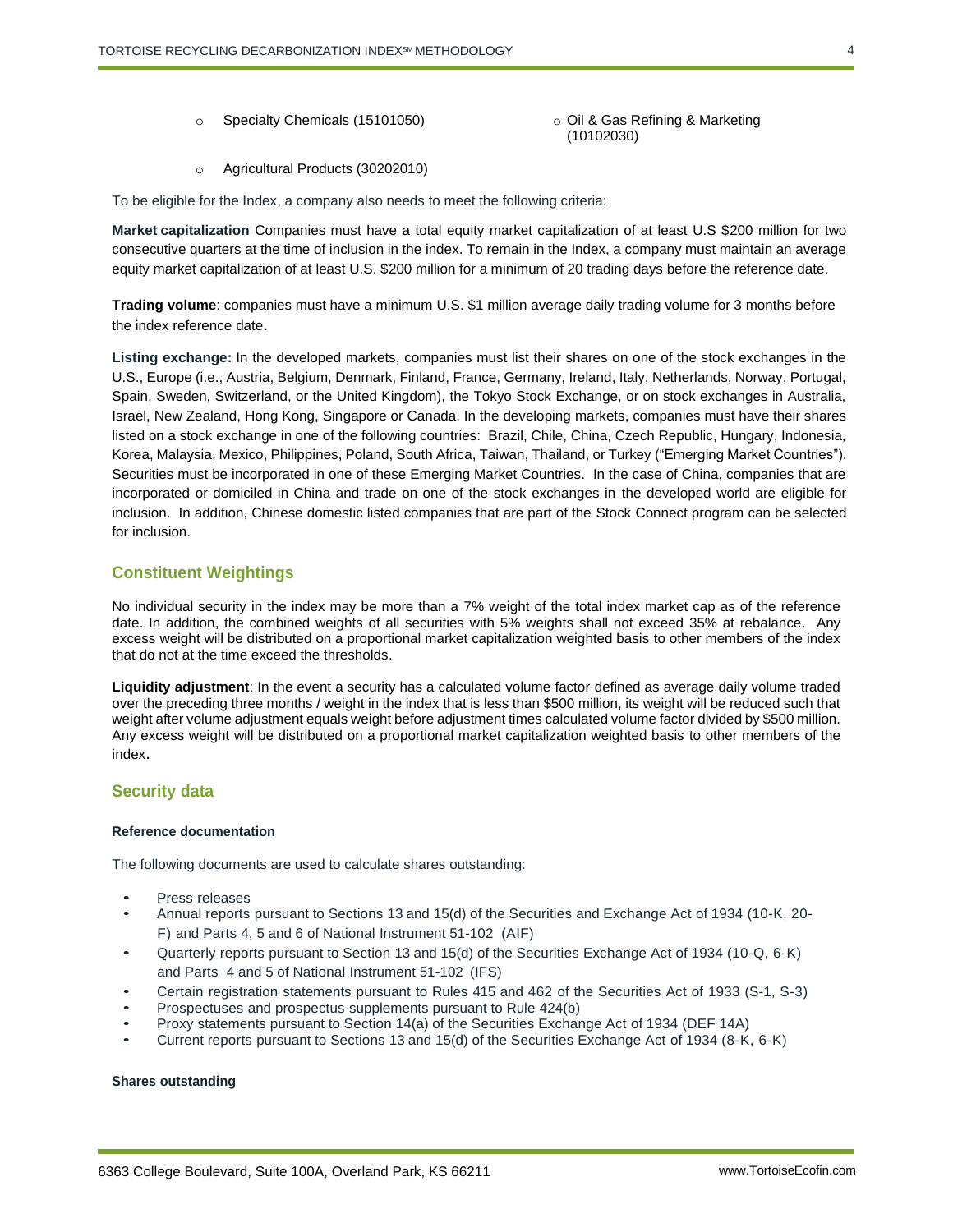The shares counted for index calculation are shares outstanding, and are essentially "basic shares" as defined by The Financial Accounting Standards Board (FASB) in Generally Accepted Accounting Principles (GAAP). This count is float-adjusted to reflect only available shares.

Changes in a company's shares outstanding (and float changes), to include those due to mergers and acquisitions, greater than 5% are applied on a weekly basis by the index calculation agent. All other de minimis changes are accumulated and implemented with quarterly share rebalancing and annual float updates.

# <span id="page-4-0"></span>**Index construction and maintenance**

#### **Index selection**

## Exposure and carbon emission assessment

Each stock that meets the eligibility criteria is evaluated for exposure to waste-to-energy and recycling activities. Revenues, operating profit, assets, and capital expenditures are evaluated to determine exposure to waste-to-energy and recycling activities based on data provided in the company's most recent annual report or quarterly report, and/or sustainability report.

Furthermore, companies' emissions data is reviewed to evaluate emissions avoided as disclosed by the company relative to Scope 1 and 2 emissions reported in the company's annual sustainability report.

# Selection

Based on the above exposure assessment, only companies with greater than 20% of revenue, or operating profit, or assets, or capital expenditures are selected and further classified into the following categories:

- **Tier 1 (Deep green)** category includes companies with greater than 50% of revenue, operating profit, assets, capital expenditures, and generate negative carbon emissions (i.e., carbon avoided based on their renewable products and recycling > Scope 1 and 2 emissions).
- **Tier 2 (Green)** category contains companies with 20% 50% of revenue, operating profit, assets, capital expenditures, and generate negative carbon emissions.
- **Tier 3 (Light green)** category contains companies with greater than 50% of revenue, operating profit, assets, capital expenditures, but generate positive or not reporting carbon emissions.
- **Tier 4 (Orange)** category contains companies with 20% 50% of revenue, operating profit, assets, capital expenditures, but generate positive or not reporting carbon emissions.

## **Index calculation equations**

#### **The index is calculated by Solactive AG using the following equations:**

Each security in the index will initially be equally weighted based on the total number of securities in the Index. The initial weights are adjusted based on the tiers discussed in the table below, such that Tier 1 (Deep Green) and Tier 2 (Green) categories will be overweighed.

- Securities in **Tier 1 (Deep green)** category will have their initial weights adjusted by 2.0x.
- Securities in **Tier 2 (Green)** category will have their initial weights adjusted by 1.5x.
- Securities in **Tier 3 (Light green)** category will have their initial weights adjusted by 1.0x.
- Securities in **Tier 4 (Orange)** category will have their initial weights adjusted by 0.75x.

| Selection and weighting                                                                | Reported negative carbon<br>emission   | Reported positive or not<br>reporting carbon emission |
|----------------------------------------------------------------------------------------|----------------------------------------|-------------------------------------------------------|
| Revenue, operating profit,<br>assets, and/or capital<br>expenditures $> =50\%$         | Tier 1 (Deep green)<br>2x Equal weight | <b>Tier 3 (Light green)</b><br>1x Equal weight        |
| $20\% \leq$ Revenue, operating<br>profit, assets, and/or capital<br>expenditures < 50% | Tier 2 (Green)<br>1.5x Equal weight    | Tier 4 (Orange)<br>0.75x Equal weight                 |
| Revenue $< 20\%$                                                                       | Excluded                               | Excluded                                              |

# The selection and weighting process is summarized in the table below: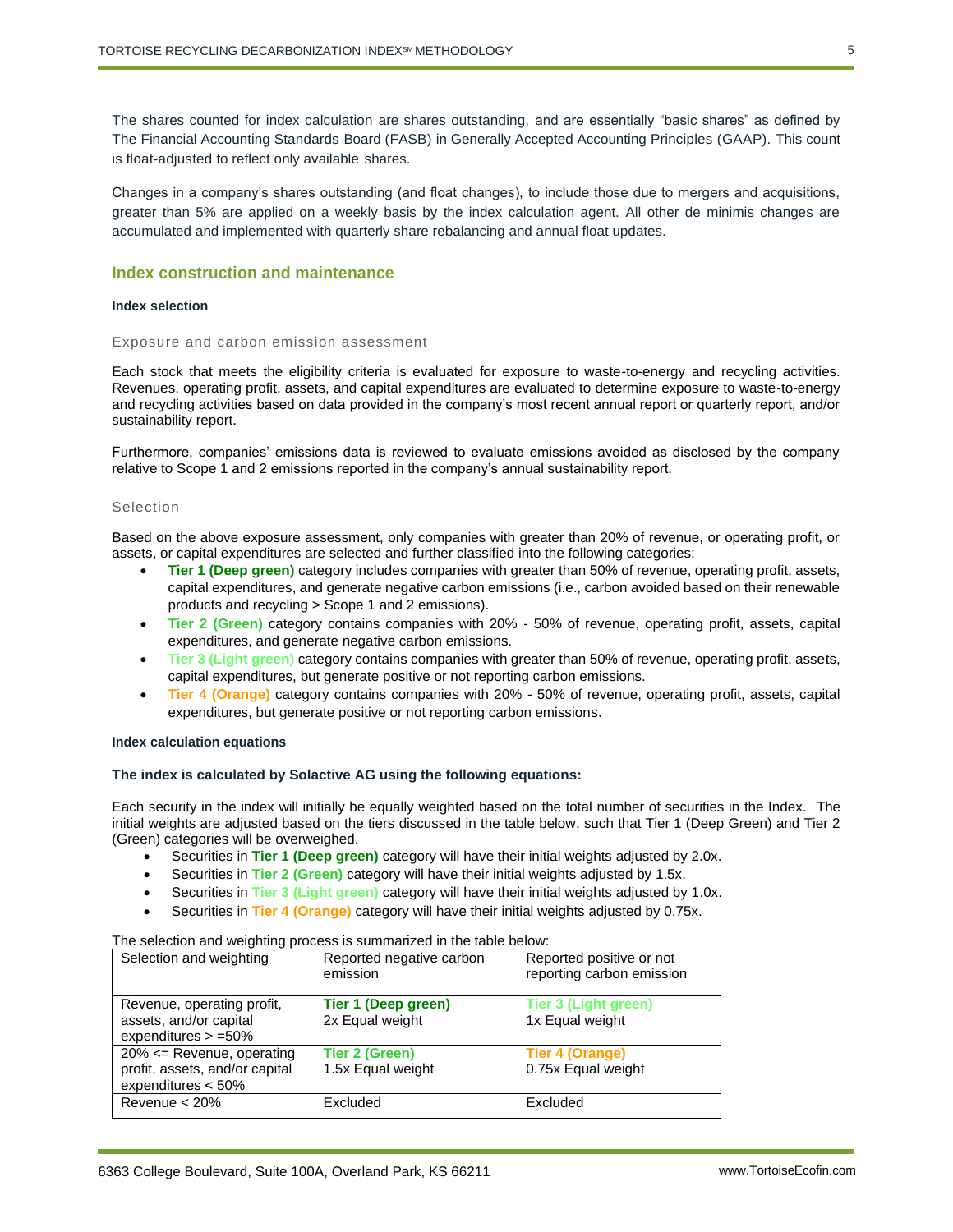#### **Index rebalancing**

The Index is rebalanced semi-annually on the third Friday of each March and September rebalances are effective at the open of the next trading day. In the event major US exchanges are closed on the third Friday of March or September, the rebalancing will take place after the market close on the immediately preceding trading day. Reference dates for rebalancing are nine calendar days prior to the rebalance dates. Underlying constituent shares and constituent caps will be applicable as of the reference dates. As such, due to market fluctuations between reference dates and rebalance dates, constituent caps may not hold on the rebalance dates.

Corporate actions (such as stock splits, stock dividends, spin-offs and rights offerings) are applied after the close of trading on the day prior to the ex-date. Share changes resulting from exchange offers are made on the ex-date.

#### **Additions**

No companies will be added to the Index between rebalance dates.

## **Deletions**

Between rebalance dates, a constituent can be deleted from the Index due to corporate events such as mergers, acquisitions, bankruptcies, takeovers, or delistings.

#### **Industry classifications**

Constituents will be reviewed semi-annually for eligibility.

#### **Treatment of dividends and distributions**

The price return index does not account for cash dividends or cash distributions. The net total return index accounts for cash dividends or cash distributions net of tax based on withholding tax rates as per country of incorporation, by reinvesting them across the Index after market close on the ex-date. Stock dividends are treated as corporate actions and result in offsetting adjustments to price and units outstanding.

## **Base date**

The base date for the Index is January 31, 2022, with a base value of 100.

# <span id="page-5-0"></span>**Index dissemination**

The real-time Index level for the price return version of the Index is available from major market data providers under the ticker "RCYCL" The real-time net total return Index level is available under the ticker "RCYCLT." The index is published via the price marketing services of Boerse Stuttgart AG and is distributed to all affiliated vendors. Each vendor decides on an individual basis as to whether they will distribute/ display the Index via their information systems. Additionally, index values, constituents and announcements regarding constituent changes, can be found by visiting [www.tortoiseecofin.com](http://www.tortoiseecofin.com/)

#### **Prices and calculation frequency**

The Index is calculated daily throughout the year. The Index is not calculated on days when U.S. and Canada exchanges are officially closed.

In situations where an exchange is forced to close early due to unforeseen events, such as computer or electric power failures, weather conditions or other events, the closing price of the Index will be calculated based on (1) the closing prices published by the exchange, or (2) if no closing price is available, the last regular trade reported for each stock before the exchange is closed. In all cases, the prices will be from the exchange listing included in the Index.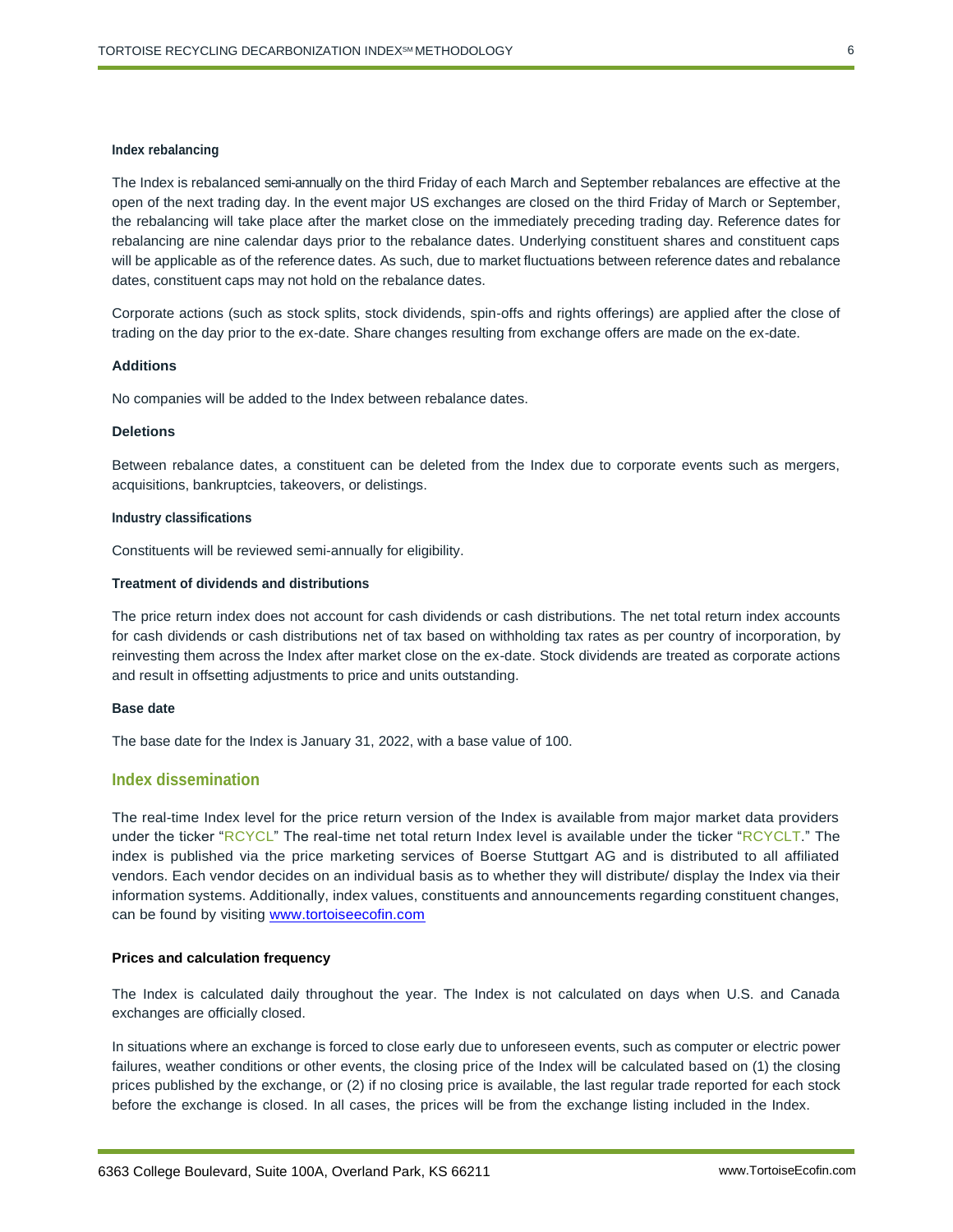If an exchange fails to open due to unforeseen circumstances, the Index will use the prior day's closing prices. If all exchanges fail to open, the Index may not be published for that day.

# <span id="page-6-0"></span>**Index Committee**

The Index Committee of Tortoise Index Solutions oversees the integrity of the rules governing constituent composition and index computation, and provides clarifying guidance on the rules-based methodology where required. Every effort is made to ensure the rules are clear and non-discretionary. The Index Committee approves quarterly rebalances and directs public announcement relating to the indices.

## **Members**

The Index Committee will consist of between three to five voting members, one of whom will act as Chair. For their particular work on the Index Committee, Index Committee members will not receive a salary or other financial remuneration (or any benefit in kind).

#### **Meetings, quorum and voting**

Index Committee members shall receive at least five business days' notice of Index Committee meetings.

A quorum of Index Committee members is required for all voting matters. "Quorum" is defined as at least two members, one of whom must be the Index Committee chair.

Each Index Committee member shall be entitled to one vote at each Index Committee meeting. All motions or matters before the Index Committee may be carried by simple majority.

## **Confidentiality**

Matters discussed or handled by the Index Committee will be considered confidential until such time as they are made public. Without limiting the generality of the foregoing, the minutes of the Index Committee are confidential information and may not be discussed with anyone outside of the Index Committee without the prior written approval of the Chair and the Chief Compliance Officer of Tortoise Index Solutions.

Decisions by the Index Committee regarding rules, ambiguous cases or discretionary additions or deletions from indices may be made public via such mechanic (internet or otherwise) as Tortoise Index Solutions decides from time to time.

# **Conflicts of interest**

Any Index Committee member who has a conflict of interest with respect to an issue before the Index Committee must excuse him/herself from participating or voting in relation to that issue. In participating in the Index Committee's activities, all Index Committee members will aim to observe the highest standards of market practice, avoid appearances of impropriety, and remain mindful of their regulatory responsibilities surrounding issues such as market abuse, dealing ahead and insider trading. Without limiting the generality of the foregoing, the Board of Directors and the Index Committee are subject to, and shall comply with, the information barriers and other procedures set forth in Tortoise Index Solutions' Procedures Governing Management of Passive Exchange-TradedFunds.

# <span id="page-6-1"></span>**Definitions**

**Reference Date:** The Reference date for the rebalance occurs nine calendar days prior to the rebalance date (typically the preceding Wednesday). Underlying constituent shares and constituent caps will be applied as of the reference dates.

**Rebalance Date:** The Index is rebalanced quarterly on the third Friday of each March, and September, and rebalances are effective at the open of the next trading day. In the event major US exchanges are closed on the third Friday of March or September, the rebalancing will take place after the market close on the immediately preceding trading day.